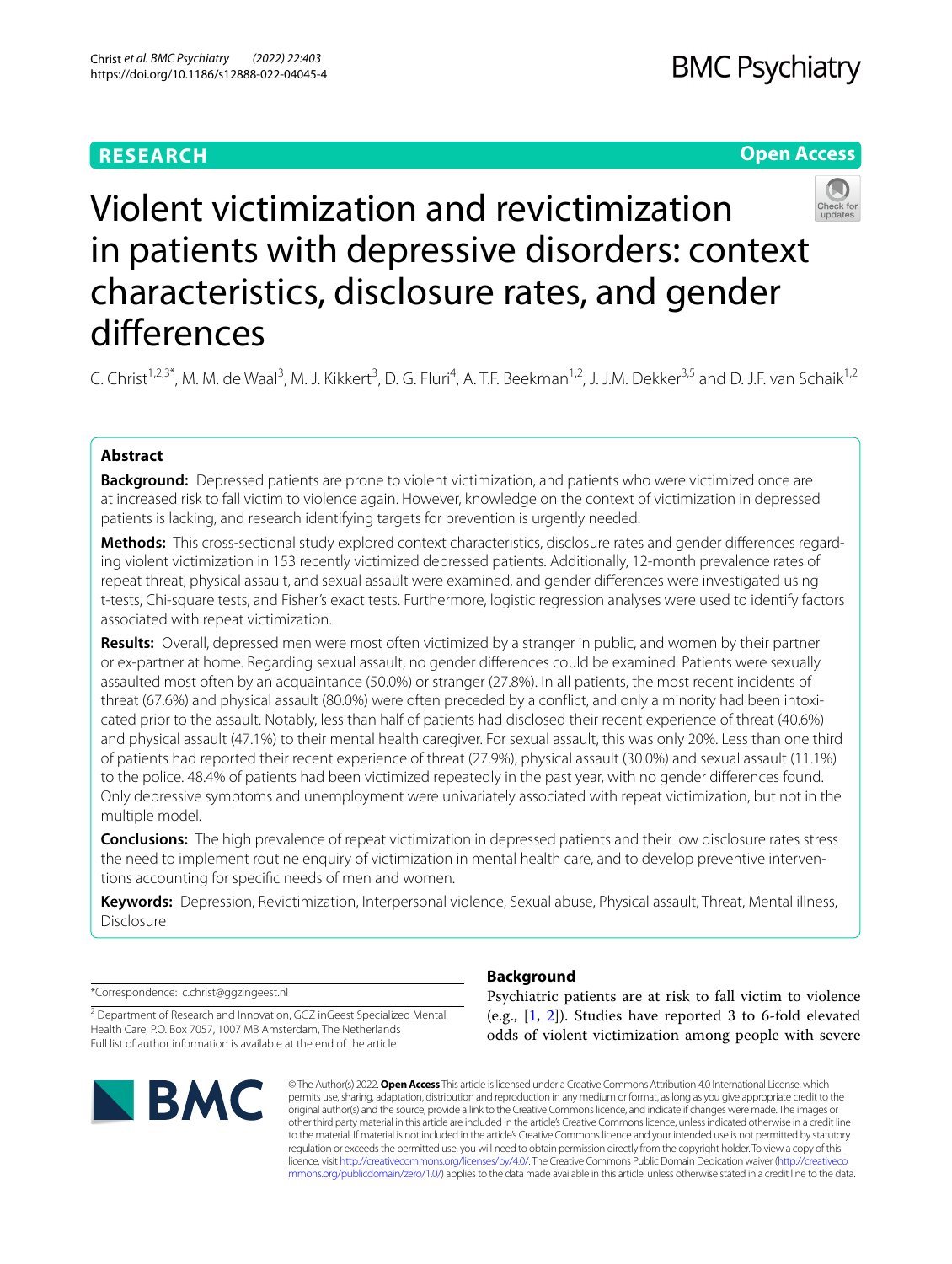mental illness compared to the general population [\[3](#page-11-2), [4\]](#page-11-3). Victimization is associated with increased psychiatric symptom severity [[5,](#page-11-4) [6](#page-11-5)] and service utilization [\[7](#page-11-6)]. Research on victimization in psychiatric patients has focused primarily on patients with substance use disorders (e.g., [\[8](#page-11-7)]) and psychotic disorders [[9,](#page-11-8) [10\]](#page-11-9), and knowledge of victimization in depressed patients remains limited. A nationwide, Swedish study found that individuals with depressive disorder were 1.9 times more likely to experience future severe violent victimization than their siblings without mental illness [[3\]](#page-11-2). In a crosssectional study, Dutch depressed outpatients had experienced violent victimization (i.e., threat, physical assault, or sexual assault) 3.4 times more often than members of the general population  $[11]$ . The relationship between depressive symptoms and victimization appears to be bidirectional, since victimization may lead to depressive symptoms [[12,](#page-11-11) [13](#page-11-12)] and depressive symptoms may lead to subsequent victimization  $[12, 14]$  $[12, 14]$  $[12, 14]$  $[12, 14]$  $[12, 14]$ . To date, however, the context of violent victimization experiences of patients with depressive disorder have received scant attention in both research and clinical practice.

Despite the high prevalence and detrimental efects of violence against psychiatric patients, victimization is not routinely assessed in mental health care [\[15,](#page-11-14) [16\]](#page-11-15). Consequently, victimization often remains undetected. Many patients do not report their experience of victimization to their caregiver  $[10, 17-20]$  $[10, 17-20]$  $[10, 17-20]$  $[10, 17-20]$  $[10, 17-20]$ , with reported disclosure rates varying between 16.2% [\[17](#page-11-16)] and 67.7% [\[18](#page-11-18)]. Similarly, many patients do not report their experiences of victimization to the police, with disclosure rates ranging from 16.1% [[19\]](#page-11-19) to 58% [\[17](#page-11-16), [18](#page-11-18)]. Importantly, research has shown that incidents perpetrated by someone close to the victim, such as a family member or partner, are reported to the police even less frequently than incidents committed by others [[17,](#page-11-16) [21\]](#page-11-20). No study has yet determined to what degree depressed patients report their victimization experiences to the police or their mental health caregiver.

Victimization that remains undetected, cannot be acted upon by mental health professionals. This is of particular concern in light of high revictimization rates. People who have been victimized once, have a highly increased risk to become victimized again. Revictimization has mainly been studied among victims of childhood abuse, who are at risk of adult sexual and physical revictimization (e.g., [[22,](#page-11-21) [23](#page-11-22)]). Although investigated less frequently, adult victims of violence are at increased risk of revictimization as well (e.g., [\[24](#page-11-23)]). Teasdale, Daigle and Ballard [\[25](#page-11-24)] demonstrated that this also holds for physically victimized patients with depressive disorders, of whom the majority were revictimized within the following year. Among victims, a small group experiences a disproportionate share of repeat victimization incidents  $[24, 26]$  $[24, 26]$  $[24, 26]$  $[24, 26]$ . This already vulnerable group likely faces a vicious circle of repeat victimization and worsening symptoms, since revictimization leads to depressive symptoms and other mental health problems [\[27](#page-11-26), [28\]](#page-11-27).

To break this victimization-revictimization cycle in psychiatric patients, and depressed patients in particular, it is crucial to identify those with a history of violent victimization, and to gain insight into the context of their prior victimization experiences. Knowledge of assault characteristics, such as the perpetrator and location of the incident, may elucidate which situational circumstances place depressed patients at risk for victimization, and may facilitate the development of prevention programs. Although the responsibility for victimization lies solely with the perpetrator, preventive interventions should be developed to reduce depressed patients' vulnerability to repeat victimization. So far, however, the context characteristics of victimization in depressed patients remain largely unclear. The only study specifically examining assault characteristics in depressed outpatients reported that the most recent incident of violent victimization was most often committed by a stranger (52.5%), and had most often occurred in public (47.5%) [[11\]](#page-11-10). However, the authors did not differentiate between specifc types of violent victimization, and did not examine whether assault characteristics difered between male and female patients.

A second pathway towards breaking the victimization-revictimization cycle may be to determine which victimized patients are particularly at risk for repeat victimization. In most non-clinical samples, female victims were at increased risk of repeated sexual victimization [[29,](#page-11-28) [30\]](#page-11-29) and overall violence [\[24\]](#page-11-23) compared to males. Moreover, the association between mental disorder and victimization risk appears stronger for women than for men [[2,](#page-11-1) [3](#page-11-2), [18\]](#page-11-18). Apart from female gender, several other risk factors for revictimization have been identifed, among which are younger age [\[22\]](#page-11-21), unemployment, living alone [\[31\]](#page-11-30), more mental health problems [[25,](#page-11-24) [29](#page-11-28), [30](#page-11-29)], and a history of violent offending [[32](#page-11-31)]. It is not yet clear whether these factors are associated with repeat victimization in victimized depressed patients as well.

Up to now, there has been no detailed investigation into the context of victimization in male and female depressed patients. Gaining insight into their victimization experiences and identifying factors associated with repeat victimization may contribute to the development of prevention programs aimed at reducing revictimization in the women and men belonging to this vulnerable group. The current study was conducted in a clinical sample of depressed patients with a recent history of violent victimization, and its aims were fourfold. First, this study aimed to explore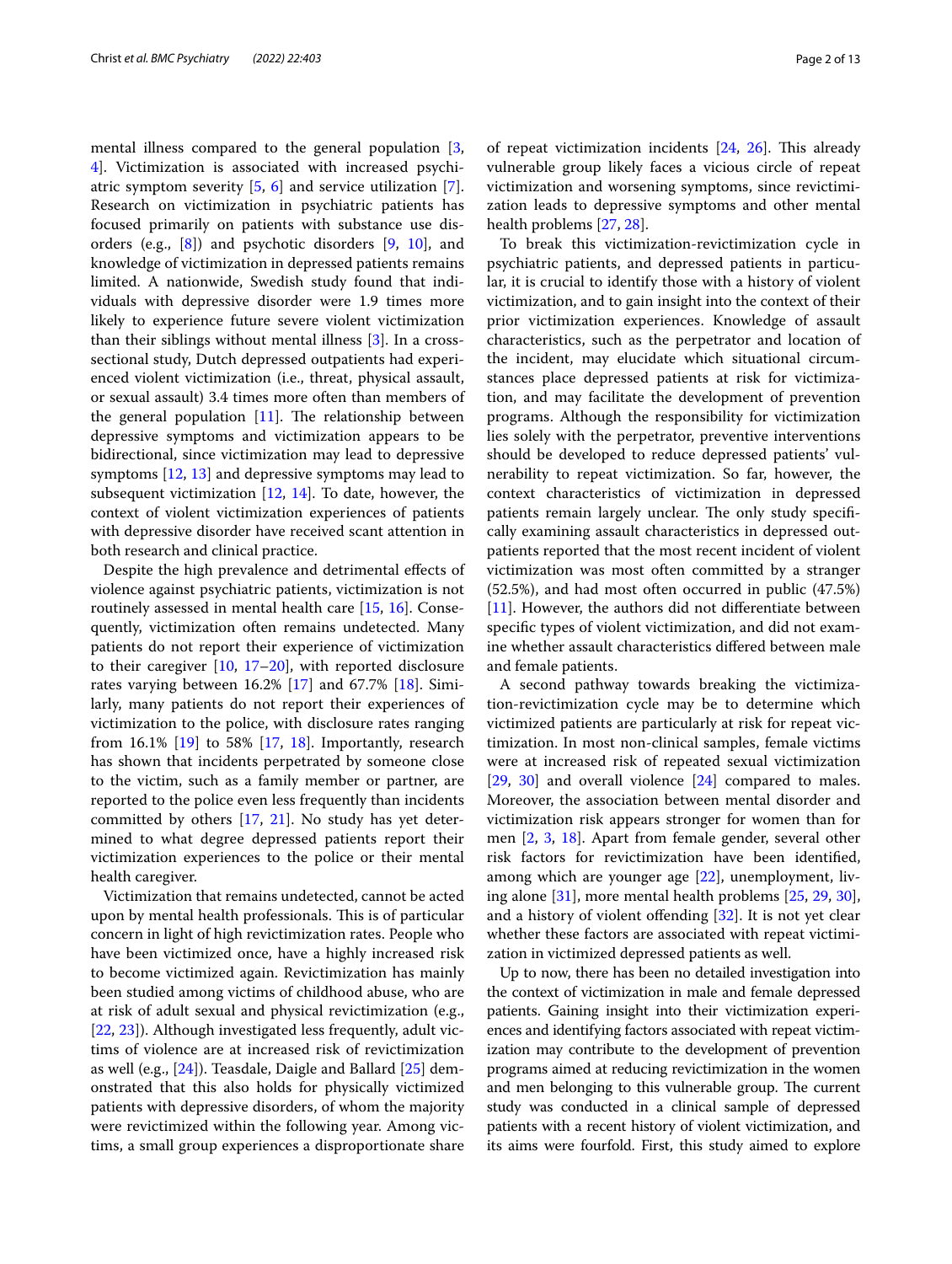context characteristics of victimization by threat, physical assault, and sexual assault in victimized depressed outpatients, and to examine whether context characteristics differ between men and women. Second, this study aimed to determine the rates of disclosure of threat, physical assault, and sexual assault to one's therapist and the police. Third, this study aimed to describe gender diferences regarding the prevalence of repeat victimization by threat, physical assault, and sexual assault in the past 12 months in this victimized clinical sample. Based on previous evidence, we hypothesized that female depressed patients were repeat victims of overall violence and sexual violence more often than male patients [\[24,](#page-11-23) [29\]](#page-11-28). To our knowledge, no prior study has examined gender diferences for repeated threats and physical assaults, specifcally. We expected no gender diferences regarding these specifc types of repeat violence. Lastly, this study aimed to examine which demographic and clinical characteristics were associated with repeat victimization in depressed patients with a recent history of victimization. In accordance with prior research, we hypothesized that living alone, unemployment, a history of violent ofending, and a higher level of depressive symptoms were associated with repeat victimization.

## **Methods**

## **Design**

This cross-sectional study utilized baseline data from a multicenter randomized controlled trial that investigates the efectiveness of an internet-based emotion regulation training aimed at reducing revictimization in recently victimized patients with depressive disorder. The study protocol was approved by the Medical Ethics Committee of the VU University Medical Center, and all participants provided informed consent. Details on the study design have been fully described elsewhere [\[33\]](#page-11-32).

## **Participants**

Participants were recruited in six outpatient mental health centers in The Netherlands. Inclusion criteria were: (a) diagnosis of a depressive disorder or dysthymic disorder according to DSM-IV criteria, with or without a concurrent anxiety disorder other than Obsessive-Compulsive Disorder; (b) having been victim of violence (i.e., threat, physical assault, or sexual assault) in the previous three years; (c) having been assigned to evidence-based psychotherapy for depressive or anxiety disorder according to clinical practice guidelines; (d) access to a computer or tablet with internet connection; and (e) age of 18 years or older. Participants were excluded if they had insufficient understanding of the Dutch language or suffered from psychotic symptoms, bipolar disorder, substance dependency requiring immediate intervention in an addiction treatment center, or high suicide risk that required immediate intervention.

## **Procedure**

Recruitment took place between July 2016 and June 2019. All participants with depressive disorders enrolling for treatment were screened for a recent history of violent victimization and recruited by clinicians during regular intakes at the mental health centers. Subsequently, a telephone interview was conducted by a research assistant to assess all inclusion and exclusion criteria. After informed consent was obtained, the baseline assessment was completed via the internet.

## **Measures**

## *Demographic characteristics*

Demographic characteristics were collected during the self-report assessment. Current DSM-IV diagnoses, as determined by clinicians during intake, were extracted from the electronic patient record.

## *Inclusion and exclusion criteria*

The MINI International Neuropsychiatric Interview (MINI; version 5.0)  $[34, 35]$  $[34, 35]$  $[34, 35]$  $[34, 35]$  was used to assess the presence of a major depressive disorder and dysthymic disorder at baseline. In addition, sections C, D, I, J, K, and L of the MINI were administered to check exclusion criteria by assessing the presence of suicidality, bipolar disorders, alcohol abuse or dependency, drug abuse or dependency, and psychotic disorders. In case of a severe substance use disorder according to the MINI, the researcher consulted with the patient's clinician. Only if the substance use disorder was considered the primary diagnosis and immediate referral to an addiction treatment center was deemed necessary, the patient was excluded. The MINI is a structured, clinician-administered diagnostic interview based on the Diagnostic and Statistical Manual of Mental Disorders (Fourth edition; DSM-IV) and the International Classification of Diseases (Tenth revision; ICD-10). The MINI was administered by a trained research assistant.

## *Victimization*

Victimization was measured with the Safety Monitor [[36\]](#page-11-35), developed by the Dutch Ministry of Security and Justice. The Safety Monitor is a self-report instrument that strongly resembles the International Crime Victims Survey (ICVS) [\[37\]](#page-11-36) and is used by Statistics Netherlands (CBS) to measure victimization on a large scale. We only used the subsection assessing violent crimes, which are subdivided into threat, physical assault, and sexual assault. Threat was defined as being threatened to get hurt physically or sexually, without actual violence. Physical assault was defned as being physically hurt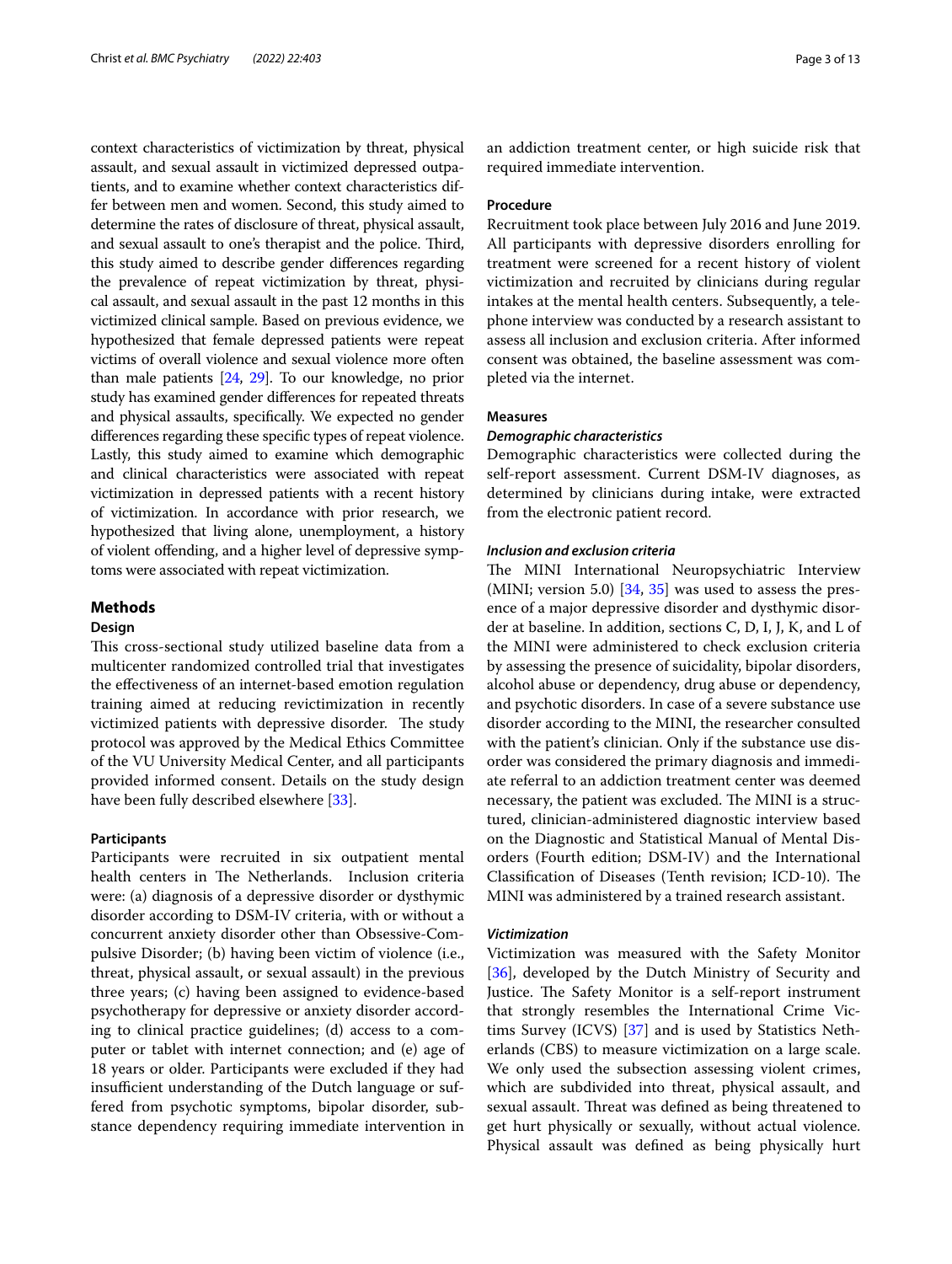by someone deliberately, with or without the use of a weapon. Lastly, sexual assault was defned as any form of unwanted sexual touching against one's will.

At the screening interview, three questions of the Safety Monitor were asked to determine the presence of victimization experiences in each of these categories in the previous three years. In addition, participants were asked to provide a brief description of these incidents. At the assessment, the Safety Monitor was used to examine whether and how often participants had experienced threat, physical assault, and sexual assault in the previous 12 months. The number of victimization experiences was only measured in the previous 12 months, and lifetime repeat victimization was not assessed. Repeat victimization was defned as having experienced 2 or more incidents of victimization in the past 12 months. When multiple types of violence had occurred simultaneously, each type was included. However, when a person had frst been threatened with violence that was actually committed afterwards in the same situation, only the physical or sexual violence was included. Apart from the prevalence rates of victimization, the following context information of the most recent incident of each reported type of victimization in the previous 12 months was examined: the perpetrator (i.e., stranger, partner or ex-partner, relative, neighbor, or acquaintance [e.g., friend, colleague, other acquaintance]), location (i.e., at home, other's home, in public [i.e., on the street, in a shop, in a restaurant, or in public transport], at work or school, or elsewhere), and whether the participant had reported the incident to the police (yes/no). Furthermore, we added three questions to the Safety Monitor to explore whether the participant had used alcohol or drugs prior to the incident (yes/no), whether a confict had preceded the incident (yes/no), and whether the participant had disclosed the incident to his or her therapist (yes/no).

## *Violence perpetration*

We extended the Safety Monitor with questions covering perpetration of violence. Participants were asked whether they had perpetrated threat, physical assault, and sexual assault in their lifetime and in the last 12 months.

## *Depressive symptoms*

Depressive symptoms were assessed with the Inventory of Depressive Symptomatology – Self Report (IDS-SR) [[38,](#page-11-37) [39](#page-12-0)]: a 30-item self-report questionnaire designed to measure depressive symptom severity in the past seven days. The IDS-SR includes all diagnostic DSM-IV criteria for major depressive disorder. All items are rated on a 4-point Likert scale from 0 to 3, and are equally weighted in the total score. The IDS-SR has highly acceptable psychometric properties [\[39,](#page-12-0) [40\]](#page-12-1). In this study, the internal consistency of the IDS-SR was good ( $α = 0.85$ ).

#### **Statistical analysis**

First, independent t-tests, Chi-square tests, and Fisher-Freeman-Halton exact tests were used to examine gender diferences in demographic and clinical characteristics. Fisher-Freeman-Halton exact tests were used for unordered r x c tables with more than 20% of cells with an expected value of less than 5. For Chi-square tests, exact *p*-values were used. Second, we conducted Fisher's exact tests and Fisher-Freeman-Halton exact tests to explore diferences in context characteristics of the most recent incident of each type of victimization between men and women, and between participants who had been victimized repeatedly versus singularly in the past 12 months. Fisher's exact tests were used for  $2 \times 2$  tables with more than 20% of cells with an expected value of less than 5. Only patients who had been victim of that specifc type of violence in the past 12 months were included in these analyses. Third, Fisher-Freeman-Halton exact tests were performed to examine whether an association existed between perpetrator type and location for each type of victimization for men and women separately. Fourth, independent t-tests, Chi-square tests, and Fisher's exact tests were used to examine gender diferences in prevalence of repeat victimization in the past 12 months. Fifth, we performed univariate logistic regression analyses to determine whether the following variables were associated with repeat victimization (any type; yes/no) in the past 12 months: age (continuous), living situation (living alone/not alone), employment status (employed/ unemployed), partner status (partner/no partner), lifetime perpetration (yes/no), and depressive symptoms (continuous). Subsequently, variables with *p* < .1 in the univariate analyses were included in a multiple regression analysis to determine which variables were independently associated with repeat victimization. All statistical analyses were performed in SPSS Statistics 27.0., with statistical significance set at  $p < 0.05$ . For five participants, information on one or more demographic variables was missing (i.e., ethnicity, *n*=1; employment status, *n*=1; partner status, *n*=3; violence perpetration,  $n=1$ ; treatment duration,  $n=3$ ). Pairwise deletion was used to handle these missing data. There were no other missing values.

## **Results**

## **Sample characteristics**

In total, 1616 patients were screened for eligibility, of whom 1159 (71.7%) did not have a recent history of violent victimization, 159 (9.8%) did not meet other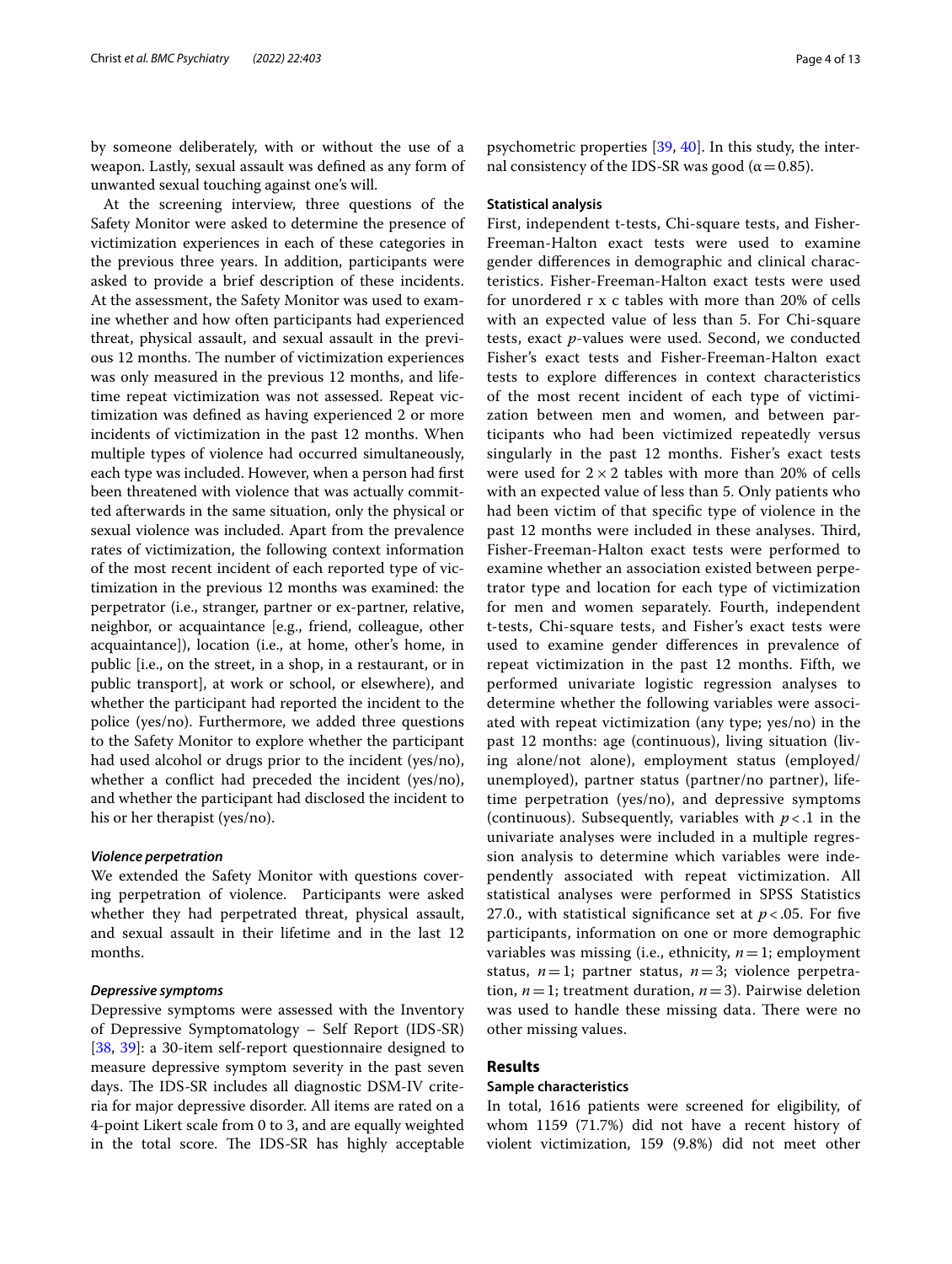inclusion criteria, and 145 (9.0%) declined participation. In total, 153 patients met inclusion criteria and provided informed consent. The mean age at baseline was 34.71 years  $(SD = 12.09; \text{ range} = 19-66)$ , and patients were mostly female (*N*=103, 67.3%). An overview of the demographic and clinical characteristics of the participants, disaggregated by gender, is presented in Table [1](#page-4-0). Women more often were unemployed than men (31.1% vs. 14.0%;  $\chi^2$  = 4.903, *df* = 1, *p* = .030), and men more often had a drug use disorder than women (28.0% vs. 7.8%;  $\chi^2$  = 11.192, df = 1, p = .001). No other significant gender diferences were found.

All included participants had been violently victimized in the past three years. The distribution of the diferent types of victimization over the past three years is shown in Table [1](#page-4-0). Physical violence was most frequently reported by both male (74.0%) and female (69.9%) patients, followed by threat (62.0% and 65.0%, resp.). Sexual violence was signifcantly more prevalent in women (35.0%) than men (8.0%) (*p* < .001). Women had more often experienced multiple types of victimization than men in the past three years (59.2% vs. 38.0%) (*p*=.047). 9.2% of all patients had been victim of all three types of victimization.

<span id="page-4-0"></span>

|  | <b>Table 1</b> Demographic and clinical characteristics and three-vear victimization rates of male and female depressed patients |  |  |
|--|----------------------------------------------------------------------------------------------------------------------------------|--|--|
|  |                                                                                                                                  |  |  |

|                                                        | Total ( $N = 153$ ) | Men $(n=50)$  | Women $(n=103)$ | $t/x^2$     | $\boldsymbol{p}$  |
|--------------------------------------------------------|---------------------|---------------|-----------------|-------------|-------------------|
| Demographic characteristics                            |                     |               |                 |             |                   |
| Age, M (SD)                                            | 34.71 (12.09)       | 37.28 (14.00) | 33.47 (10.91)   | 1.693       | .094              |
| Western ethnicity <sup>a</sup> , n (%)                 | 110 (71.9)          | 38 (76.0)     | 72 (69.9)       | 0.971       | .341              |
| Education <sup>b</sup> , n (%)                         |                     |               |                 | 0.175       | .941              |
| Lower                                                  | 20(13.1)            | 7(14.0)       | 13 (12.6)       |             |                   |
| Medium                                                 | 70 (45.8)           | 22(44.0)      | 48 (46.6)       |             |                   |
| High                                                   | 60 (39.2)           | 18 (36.0)     | 42 (40.8)       |             |                   |
| Unemployed <sup>a</sup> , n (%)                        | 39 (25.5)           | 7(14.0)       | 32(31.1)        | 4.903       | .030              |
| Living alone, n (%)                                    | 37(24.2)            | 14(28.0)      | 23(22.3)        | 0.590       | .546              |
| No partner <sup>c</sup> , n (%)                        | 92 (60.1)           | 27 (54.0)     | 65(63.1)        | 0.769       | .472              |
| Clinical characteristics                               |                     |               |                 |             |                   |
| Primary diagnosis, n (%)                               |                     |               |                 | $8.233^{d}$ | .101 <sup>d</sup> |
| Depressive disorder                                    | 125 (81.7)          | 45 (90.0)     | 80 (77.7)       |             |                   |
| Posttraumatic Stress Disorder                          | 11(7.2)             | 0(0)          | 11(10.7)        |             |                   |
| Panic disorder                                         | 6(3.9)              | 1(2.0)        | 5(4.9)          |             |                   |
| Social phobia                                          | 4(2.6)              | 1(2.0)        | 3(2.9)          |             |                   |
| Generalized anxiety disorder                           | 4(2.6)              | 2(4.0)        | 2(1.9)          |             |                   |
| Anxiety disorder not otherwise specified               | 3(2.0)              | 1(2.0)        | 2(1.9)          |             |                   |
| Depressive symptoms, M (SD)                            | 41.90 (11.35)       | 40.10 (11.42) | 42.77 (11.27)   | $-1.367$    | .174              |
| Alcohol use disorder, n (%)                            | 29 (18.9)           | 14(28.0)      | 15(14.6)        | 3.956       | .052              |
| Drug use disorder, n (%)                               | 22 (14.4)           | 14(28.0)      | 8(7.8)          | 11.192      | .001              |
| Lifetime perpetrator of violence <sup>a</sup> , n (%)  | 77 (50.3)           | 29 (58.0)     | 48 (46.6)       | 2.103       | .167              |
| Past-year perpetrator of violence <sup>a</sup> , n (%) | 19 (12.4)           | 10(20.0)      | 9(8.7)          | 4.135       | .064              |
| Three-year victimization rates                         |                     |               |                 |             |                   |
| Threat, $n$ (%)                                        | 98 (64.1)           | 31 (62.0)     | 67 (65.0)       | 0.136       | .723              |
| Physical assault, n (%)                                | 109 (71.2)          | 37 (74.0)     | 72 (69.9)       | 0.276       | .704              |
| Sexual assault, n (%)                                  | 40(26.1)            | 4(8.0)        | 36 (35.0)       | 12.663      | < .001            |
| Number of types, n (%)                                 |                     |               |                 | 6.119       | .047              |
| Victim in 1 category                                   | 73 (47.7)           | 31 (62.0)     | 42 (40.8)       |             |                   |
| Victim in 2 categories                                 | 66 (43.1)           | 16(32.0)      | 50 (48.5)       |             |                   |
| Victim in 3 categories                                 | 14(9.2)             | 3(6.0)        | 11(10.7)        |             |                   |

a Missing value for one participant (overall *N*=152; men *n*=49, women *n*=103)

b Missing value for three participants (overall *N*=150; men *n*=47, women *n*=103)

c Missing value for three participants (overall *N*=150; men *n*=48, women *n*=102)

<sup>d</sup> Fisher-Freeman-Halton test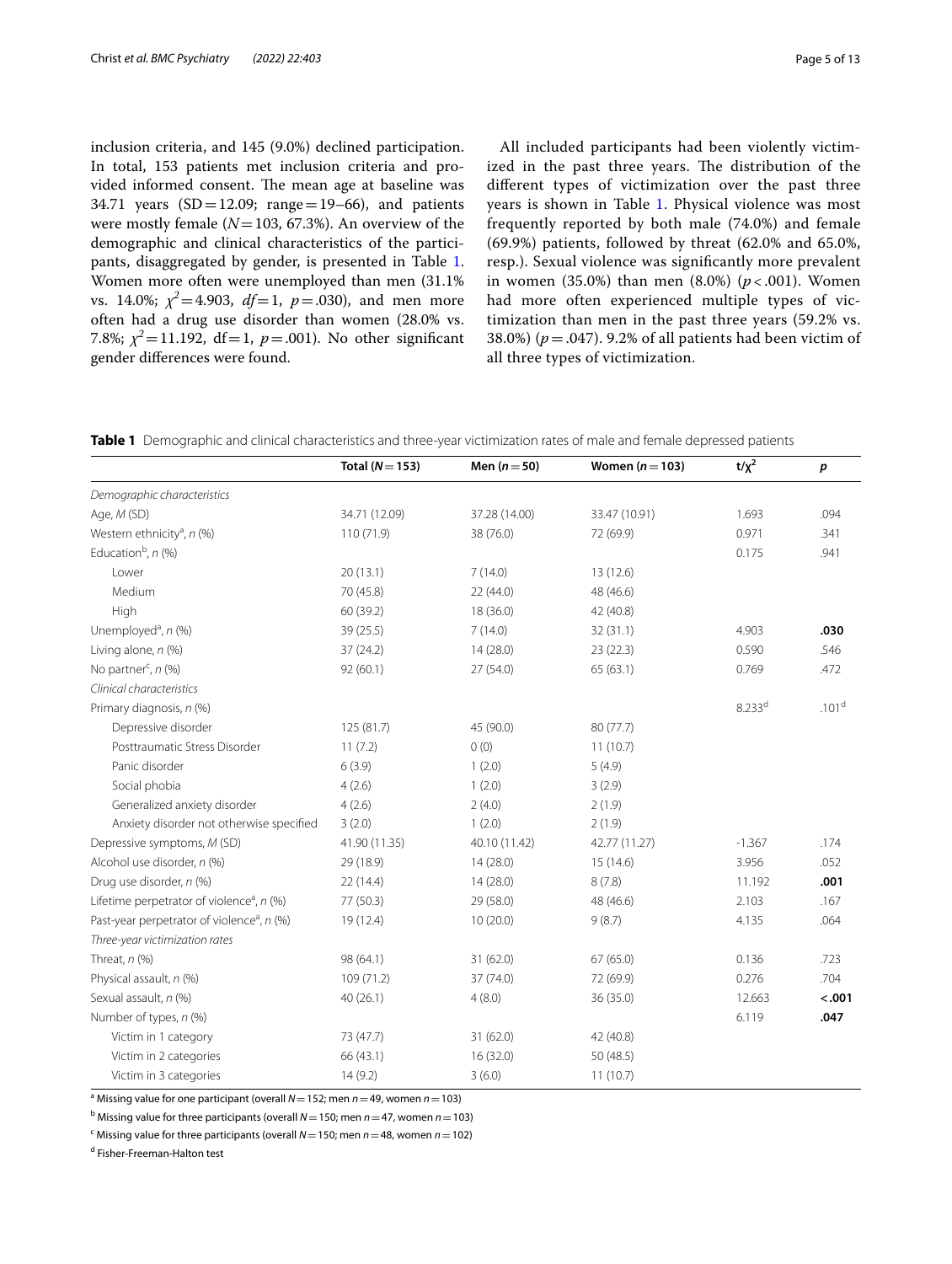## **Context characteristics of victimization** *Threat*

In victims of threat  $(N=68)$ , a significant association was found between victim gender and perpetrator type  $(p < .001)$ , and between gender and incident location  $(p=.004)$  of the most recent incident in the past 1[2](#page-5-0) months (see Table 2). In addition, there was a signifcant association between perpetrator and location of threat in both men (Fisher-Freeman-Halton=28.407,  $p = .004$ ) and women (Fisher-Freeman-Halton=32.185, *p*<.001). Men were most often threatened by strangers (63.6%), which most often occurred in public (78.6%). Women were most often threatened by their (ex-)partner (45.7%), which mostly occurred at the victim's home  $(66.7%)$ . Threat by an acquaintance in men took place either in public (50%) or elsewhere (50%); in women, contrastingly, this most often occurred at work or school (50%) or at home (25%). Men had been signifcantly more often intoxicated during the incident (18.2%) compared to women  $(2.2%) (p=.035)$ . No other significant gender diferences were found. Of all patients, 67.6% reported that a confict had preceded the most recent incident of threat.

People who had been victimized repeatedly in the past year were more often threatened by an (ex)partner (38.3%) and less often by a stranger (26.7%) compared to people who had been threatened once in the past year ([ex]partner 0%, stranger 62.5%; Fisher-Freeman-Halton test = 8.617,  $p = .034$ ). No other significant differences were found regarding context characteristics of threat of violence between repeated victims and singular victims.

## *Physical assault*

In victims of physical assault  $(N=50)$ , a significant association was found between victim gender and perpetrator type  $(p=.020)$  $(p=.020)$  $(p=.020)$  (see Table 2). Male patients were most often assaulted by a stranger (37.5%) or (ex-)partner (31.3%), and female patients by their (ex-)partner (41.2%) or relative (29.4%). A signifcant association between perpetrator and location of physical violence was found in women (Fisher-Freeman-Halton=34.896,  $p < .001$ ), but not in men  $(p=.100)$ . Women were most often assaulted by their (ex-)partner, which mostly occurred at home (57.1%) or someone else's home (28.6%), or by a relative, which mainly took place at the respondent's home (90.0%). No other gender diferences were found.

<span id="page-5-0"></span>**Table 2** Characteristics of the most recent incident of threat, physical assault, and sexual assault in recently victimized depressed patients

|                            | <b>Threats</b>           |                   |                   | <b>Physical assaults</b> |                          |                   |                   | <b>Sexual assaults</b> |                                |
|----------------------------|--------------------------|-------------------|-------------------|--------------------------|--------------------------|-------------------|-------------------|------------------------|--------------------------------|
|                            | <b>Total</b><br>$(n=68)$ | Men<br>$(n=22)$   | Women<br>$(n=46)$ |                          | <b>Total</b><br>$(n=50)$ | Men<br>$(n=16)$   | Women<br>$(n=34)$ |                        | Total <sup>a</sup><br>$(n=18)$ |
|                            | $\%$                     | $\%$              | $\%$              | $\boldsymbol{p}$         | $\%$                     | $\%$              | %                 | p                      | $\%$                           |
| Perpetrator                |                          |                   |                   | < .001 <sup>b</sup>      |                          |                   |                   | .020 <sup>b</sup>      |                                |
| Stranger                   | 30.9                     | 63.6              | 15.2              |                          | 20.0                     | 37.5              | 11.8              |                        | 27.8                           |
| (Ex-)Partner               | 33.8                     | 9.1               | 45.7              |                          | 38.0                     | 31.3              | 41.2              |                        | 16.7                           |
| Relative                   | 11.8                     | 4.5               | 15.2              |                          | 20.0                     | 0.0               | 29.4              |                        | 5.6                            |
| Neighbor                   | 5.9                      | 4.5               | 6.5               |                          | 10.0                     | 18.8              | 5.9               |                        | $\mathsf{O}\xspace$            |
| Acquaintance               | 17.6                     | 18.2              | 17.4              |                          | 12.0                     | 12.5              | 11.8              |                        | 50.0                           |
| Location                   |                          | .004 <sup>b</sup> |                   |                          |                          | .054 <sup>b</sup> |                   |                        |                                |
| At home                    | 41.2                     | 13.6              | 54.3              |                          | 42.0                     | 25.0              | 50.0              |                        | 27.8                           |
| Other's home               | 4.4                      | 4.5               | 4.3               |                          | 14.0                     | 6.3               | 17.6              |                        | 16.7                           |
| In public                  | 32.4                     | 59.1              | 19.6              |                          | 30.0                     | 56.3              | 17.6              |                        | 33.3                           |
| At work or school          | 8.8                      | 9.1               | 8.7               |                          | 10.0                     | 6.3               | 11.8              |                        | 11.1                           |
| Other                      | 13.2                     | 13.6              | 13.0              |                          | 4.0                      | 6.3               | 2.9               |                        | 11.1                           |
| Intoxicated                |                          |                   |                   | .035 <sup>c</sup>        |                          |                   |                   | .311 <sup>c</sup>      |                                |
| Yes                        | 7.4                      | 18.2              | 2.2               |                          | 10.0                     | 18.8              | 5.9               |                        | 22.2                           |
| No                         | 92.6                     | 81.8              | 97.8              |                          | 90.0                     | 81.3              | 94.1              |                        | 77.8                           |
| Conflict prior to incident |                          |                   |                   | .407 <sup>c</sup>        |                          |                   |                   | 1.000 <sup>c</sup>     |                                |
| Yes                        | 67.6                     | 59.1              | 71.7              |                          | 80.0                     | 81.3              | 79.4              |                        | 22.2                           |
| No                         | 32.4                     | 40.9              | 28.3              |                          | 20.0                     | 18.8              | 20.6              |                        | 77.8                           |

<sup>a</sup> No gender differences could be examined due to small sample size (women  $n=15$ , men  $n=3$ )

<sup>b</sup> Fisher-Freeman-Halton test

<sup>c</sup> Fisher's exact test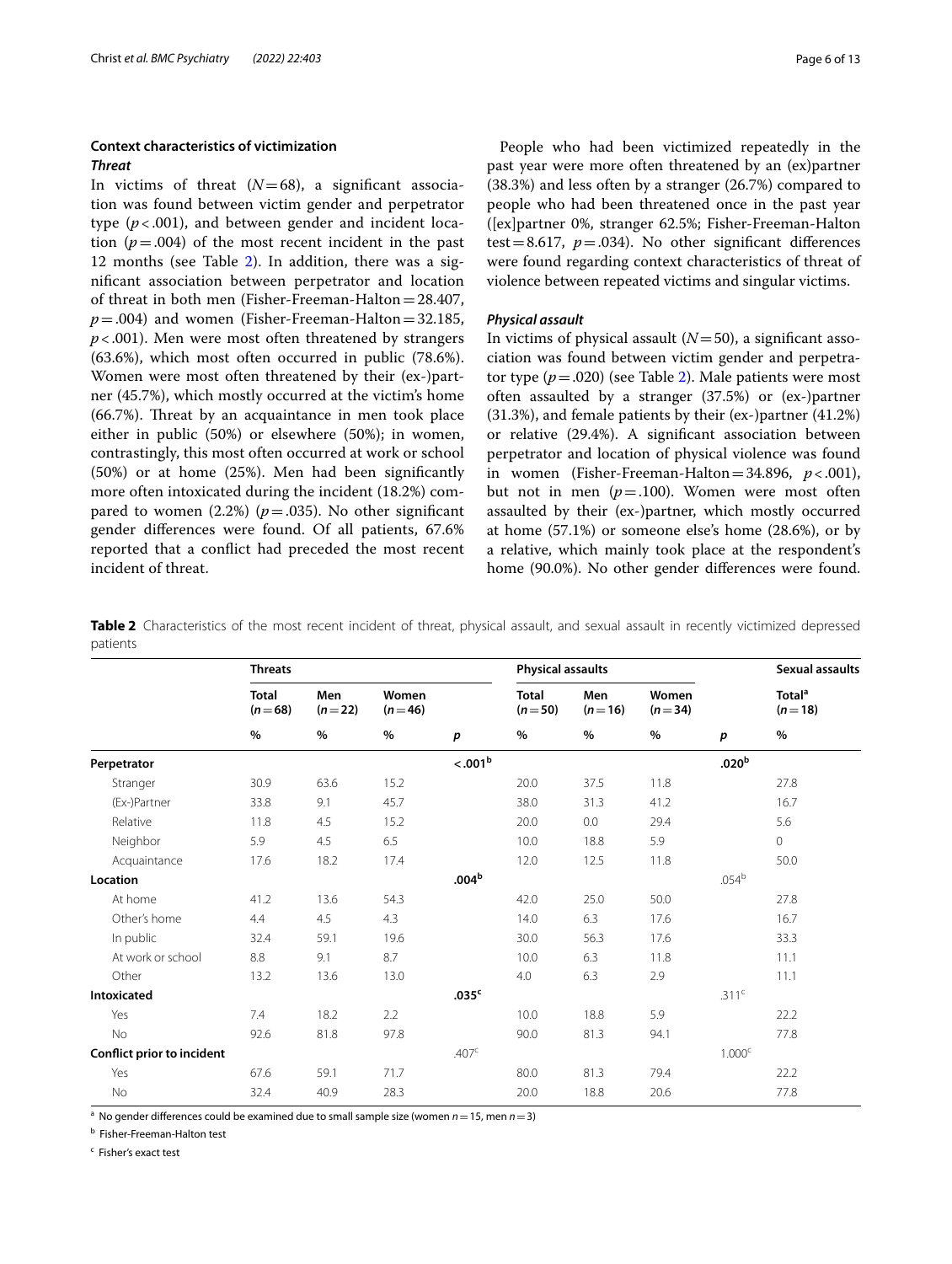A minority of victimized patients (10.0%) had used alcohol or drugs prior to being assaulted. 80.0% of patients reported that a confict had preceded the most recent incident of physical assault.

People who had been victimized repeatedly in the past year were less often physically assaulted by a stranger (10.5%) compared to people who had been physically assaulted once in the past year (50.0%), and were more often assaulted by an ex-partner or relative (Fisher-Freeman-Halton test=8.417, *p*=.049). In addition, repeated victims had been intoxicated signifcantly less often during the most recent incident of physical assault (2.6% vs. 33.3%) compared to patients who had been victimized once in the past year (Fisher's Exact  $p = .009$ ). No other signifcant diferences in context characteristics were found.

## *Sexual assault*

In total, 18 patients had been victims of sexual violence (11.8%). Due to the small number of male victims  $(n=3)$ , it was not possible to examine gender diferences, and characteristics of sexual assault has only been described for the total group (see Table [2](#page-5-0)). For results stratifed by gender, please see Supplemental Table 1. The most recent incident of sexual assault was most often perpetrated by an acquaintance (50.0%), followed by a stranger (27.8%). The incident most often occurred in public (33.3%) or at home (27.8%). Overall, most patients had not used alcohol or drugs prior to the incident (77.8%), and the incident had not been preceded by a confict (77.8%). Due to the small sample size, it was not possible to examine differences in context characteristics between repeated and singular victims of sexual assault.

## **Disclosure of victimization**

For each type of victimization, a minority of patients had reported the most recent incident to the police. Regarding threat, 27.9% of victims had disclosed the most recent incident to the police. No signifcant association was found between perpetrator type and whether or not the incident had been reported. Regarding physical assault, less than one-third of victimized patients (30.0%) had reported the most recent incident to the police. A signifcant association was found between perpetrator type and whether or not the incident had been reported (Fisher-Freeman-Halton=13.694,  $p = .004$ ). Incidents of physical assaults perpetrated by a stranger had been reported in 60.0% of the cases, whereas incidents perpetrated by a relative or (ex-)partner had been reported in respectively 10.0% and 21.1% of the cases. Correspondingly, repeated victims had reported incidents of physical assault signifcantly less often to the police (21.1% vs. 58.3%) (Fisher's Exact  $p = .027$ ) than singular victims. Regarding threat, this association was not found. Lastly, the most recent incident of sexual assault had been reported to the police by 11.1% of sexual assault victims. For threat and physical assault, no signifcant diferences were found between men and women. Regarding disclosure of sexual assault, no gender diference could be examined due to the small number of victims.

Disclosure to a therapist was determined only for those patients who had been in mental health treatment over the entire year prior to the assessment  $(N=62; 40.5\%)$ . Of those patients,  $62.9\%$  ( $n=39$ ) had been violently victimized during that year. Of victims of physical assault  $(n=17)$ , less than half  $(47.1\%)$  had disclosed the most recent victimization incident to their therapist. Of victims of threat  $(n=32)$ , 40.6% had discussed the incident with their therapist; for victims of sexual victimization  $(n=5)$ , this was 20%. No gender differences could be examined due to small sample sizes.

## **Repeat victimization**

Almost half (48.4%) of all patients had been victimized repeatedly in the past year. No signifcant gender differences regarding the prevalence of past-year repeat victimization were found for any type of victimization (see Table [3](#page-7-0)). For each type of victimization, patients had been more often victimized repeatedly than singularly in the past year. The average total number of incidents experienced by all patients in the past year was 5.95 (SD = 18.02; median = 1; range = 0-150; IOR = 4). The distribution of violent victimization incidents was highly skewed: patients who had been victimized five or more times in the past year accounted for only 22.9% of the sample, but had experienced 86.5% of all victimization incidents. Repeated threats had occurred in 35.3% of patients, with an average number of incidents of 4.21  $(SD=15.57; median=0; range=0-150; IQR=3)$ . Repeat physical assault and sexual assault were reported by respectively 17.6% and 6.5%, with the average number of incidents reported in the total sample being respectively 1.52 (SD = 5.34; median = 0; range = 0–50; IQR = 1) and 0.23 (SD = 0.73; median = 0; range = 0–5; IQR = 0). 35.4% of patients had experienced multiple types of violence in the past 12 months. Figure [1](#page-7-1) shows the distribution of the three types of violence experienced by the  $N=99$  victims of past-year violence, including overlap between two or three types of victimization. Results demonstrated a substantial overlap between physical assault and threat, as  $n=26$  (26.3%) had experienced both types of victimization in the past year.

Univariate regression analyses revealed that unemployment (OR=2.332 [95% CI 1.099–4.951]; *p*=.027) and depressive symptom severity  $(OR=1.032)$  [95% CI 1.002–1.062];  $p = .036$ ) were positively associated with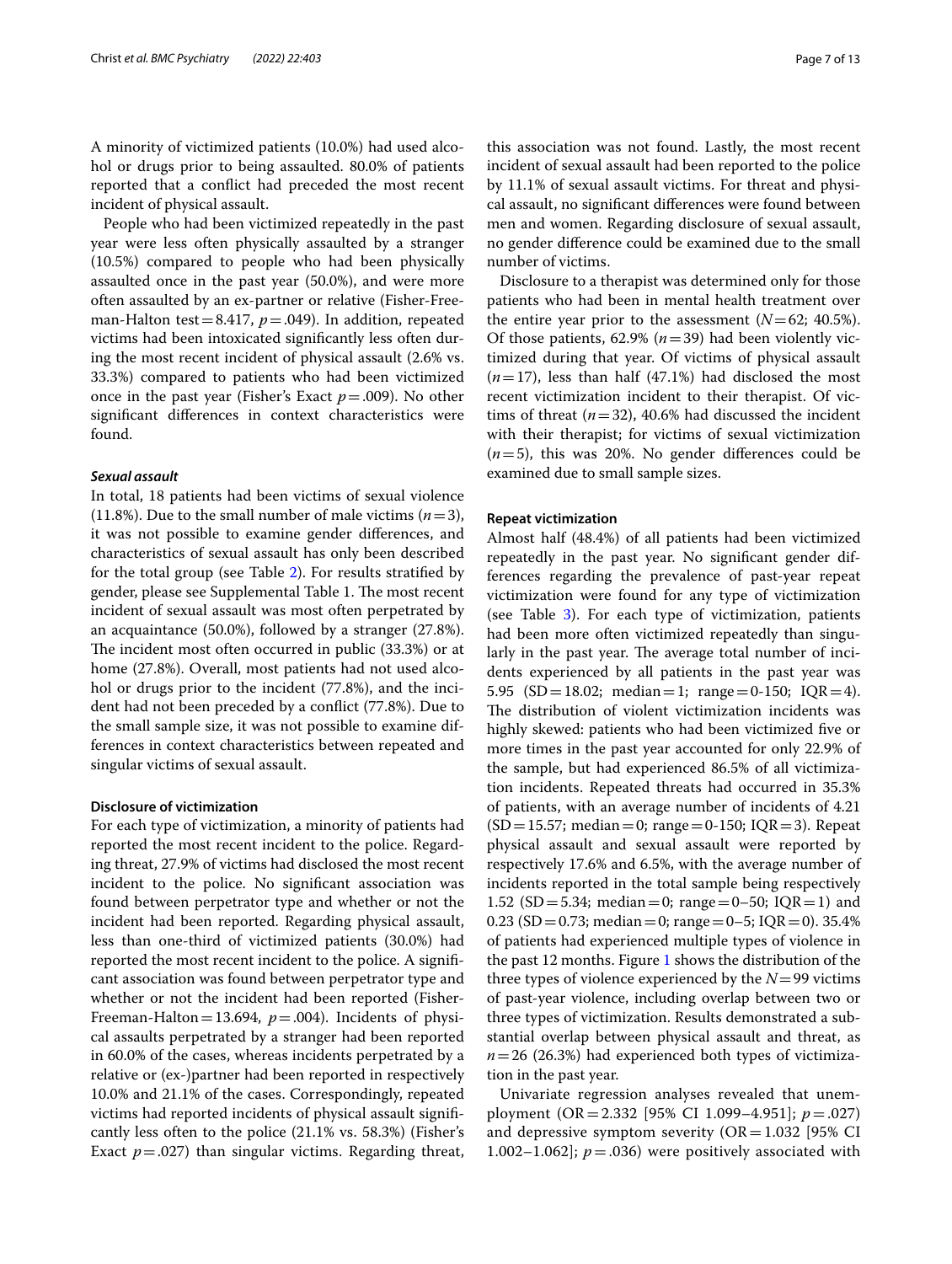|                                  | Total ( $N = 153$ ) | Men $(n=50)$ | Women $(n=103)$ | $t/x^2$  | p                 |
|----------------------------------|---------------------|--------------|-----------------|----------|-------------------|
| Violent victimization (any type) |                     |              |                 |          |                   |
| Victimized 0 times, n (%)        | 54 (35.3)           | 19 (38.0)    | 35 (34.0)       | 1.385    | .497              |
| Victimized 1 time, n (%)         | 25(16.3)            | 10(20.0)     | 15(14.6)        |          |                   |
| Victimized $\geq$ 2 times, n (%) | 74 (48.4)           | 21(42.0)     | 53 (51.5)       |          |                   |
| Number of incidents, M (SD)      | 5.94 (18.02)        | 5.42 (21.23) | 6.21(16.31)     | $-0.255$ | .799              |
| Threat                           |                     |              |                 |          |                   |
| Victimized 0 times, n (%)        | 85 (55.6)           | 28 (56.0)    | 57(55.3)        | 0.121    | .936              |
| Victimized 1 time, n (%)         | 14(9.2)             | 4(8.0)       | 10(9.7)         |          |                   |
| Victimized $\geq$ 2 times, n (%) | 54 (35.3)           | 18(36.0)     | 36 (35.0)       |          |                   |
| Number of incidents, M (SD)      | 4.20 (15.57)        | 4.48 (21.14) | 4.08(12.11)     | 0.149    | .881              |
| Physical assault                 |                     |              |                 |          |                   |
| Victimized 0 times, n (%)        | 103(67.3)           | 34 (68.0)    | 69 (67.0)       | 1.000    | .594              |
| Victimized 1 time, n (%)         | 23(15.0)            | 9(18.0)      | 14(13.6)        |          |                   |
| Victimized $\geq$ 2 times, n (%) | 27(17.6)            | 7(14.0)      | 20 (19.4)       |          |                   |
| Number of incidents, M (SD)      | 1.51(5.34)          | 0.78(1.96)   | 1.87(6.35)      | $-1.599$ | .112              |
| Sexual assault                   |                     |              |                 |          |                   |
| Victimized 0 times, n (%)        | 135 (88.2)          | 47 (94.0)    | 88 (85.4)       | 2.088    | .335 <sup>a</sup> |
| Victimized 1 time, n (%)         | 8(5.2)              | 1(2.0)       | 7(6.8)          |          |                   |
| Victimized $\geq$ 2 times, n (%) | 10(6.5)             | 2(4.0)       | 8(7.8)          |          |                   |
| Number of incidents, M (SD)      | 0.23(0.73)          | 0.16(0.77)   | 0.26(0.71)      | $-0.811$ | .419              |

<span id="page-7-0"></span>**Table 3** Repeat victimization rates over the past 12 months in male and female depressed patients with a recent history of victimization

<sup>a</sup> Fisher-Freeman-Halton test



<span id="page-7-1"></span>repeat violent victimization in the past 12 months. As shown in Table [4,](#page-7-2) none of the other examined variables (i.e., age, living situation, partner status, and lifetime <span id="page-7-2"></span>**Table 4** Results of univariate logistic regression analyses for associations with repeat violent victimization in depressed patients (*N*=153)

|                                    | <b>OR</b> | 95% CI          | р    |
|------------------------------------|-----------|-----------------|------|
| Age in years                       | 1.003     | $0.977 - 1.029$ | .848 |
| Living situation                   | 1.560     | $0.740 - 3.290$ | .243 |
| Employment status <sup>a</sup>     | 2.332     | 1.099-4.951     | .027 |
| Partner status <sup>b</sup>        | 1.545     | $0.796 - 3.001$ | .199 |
| Lifetime perpetration <sup>a</sup> | 1.304     | $0.689 - 2.466$ | .415 |
| Depressive symptoms                | 1.032     | 1.002-1.062     | .036 |

a Missing value for one participant (overall *N*=152)

b Missing value for three participants (overall *N*=150)

history of violent offending) were significantly associated with repeat victimization (each  $p > .10$ ). Hence, only employment status and depressive symptoms were included in the multiple regression model, which was overall signifcant (*χ<sup>2</sup>*=8.758, *df*=2, *p*=.013;  $R^2$ =0.075). As shown in Table [5,](#page-8-0) however, neither employment status, nor depressive symptoms were independently associated with past-year repeat victimization in the full model. The Hosmer and Lemeshow test indicated a proper fit to the data ( $p = .485$ ).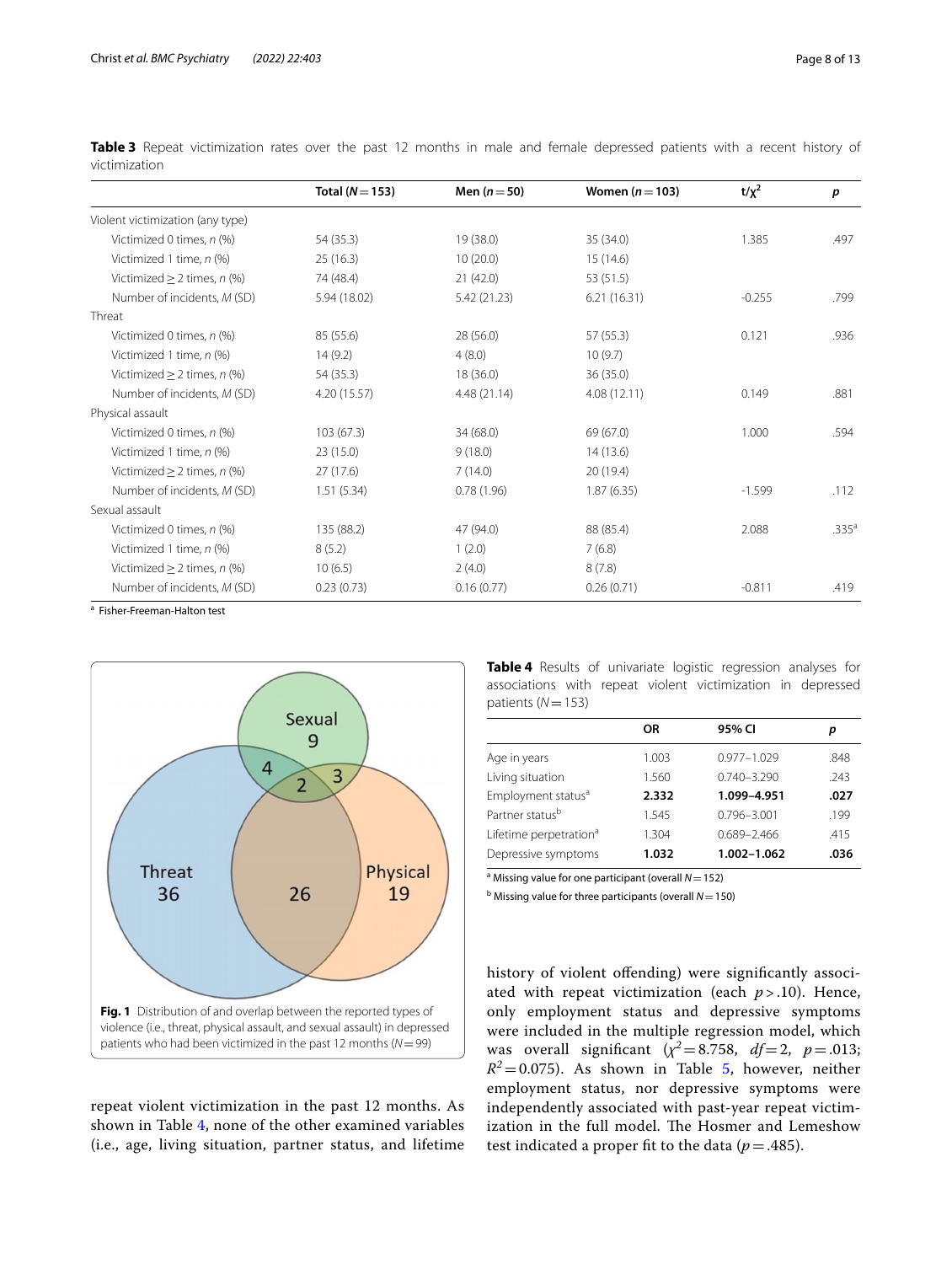<span id="page-8-0"></span>**Table 5** Results of multiple logistic regression analysis for associations with repeat violent victimization in depressed patients (*N*=153)

|                                | OR    | 95% CI          |      |
|--------------------------------|-------|-----------------|------|
| Employment status <sup>ª</sup> | 2.075 | $0.963 - 4.471$ | .062 |
| Depressive symptoms            | 1.030 | $0.999 - 1.061$ | .058 |

a Missing value for one participant (overall *N*=152)

## **Discussion**

The first objective of this study was to explore the context characteristics of victimization in depressed patients subjected to violence and to compare these between men and women. Regarding recent threat and physical assault, the type of perpetrator difered signifcantly between men and women. Depressed men had most often been victimized by a stranger in public, whereas women had most often been victimized by an (ex-)partner at home. These results largely accord with gender diferences found in clinical [[15](#page-11-14), [19,](#page-11-19) [41\]](#page-12-2) and population-based samples [\[42–](#page-12-3)[44](#page-12-4)]. For male depressed patients, reported victimization characteristics were in line with those among victimized men in the Dutch general population. Depressed women, however, were relatively far more likely to become victimized by their (ex-)partner and in their home than women in the general population [\[45\]](#page-12-5). Regarding sexual assault, no gender diferences could be examined. In the total group of sexual assault victims, patients had most often been victimized by an acquaintance or a stranger, which most often took place at home or in public. Compared to patients with dual diagnosis, depressed patients were relatively far more often sexually assaulted by an acquaintance (40% vs. 14.8%) [\[19](#page-11-19)].

Our results showed that incidents of threat and physical violence in repeat victims of violence had been committed by a stranger less often than incidents in one-time victims, and more often by a partner, relative, or other close acquaintance. Hence, repeat victimization in depressed patients appears to mainly occur in the domestic context of patients, rather than in contact with strangers.

Only a minority of depressed victims had used alcohol or drugs prior to their most recent experience of threat (7.4%), physical assault (10.0%) and sexual assault (22.2%). Regarding threats, men had used alcohol or drugs more often (18.2%) than women (2.2%). Many studies have pointed out alcohol and substance use as correlates or risk factors for victimization in clinical (e.g., [\[25](#page-11-24), [46](#page-12-6), [47](#page-12-7)]) and population-based samples (e.g., [[22,](#page-11-21) [30,](#page-11-29) [48](#page-12-8), [49\]](#page-12-9)). However, our results show that victimization by threat and physical assault had only rarely been preceded by the victim's substance use−particularly in women, and also particularly in repeated victims, who had been intoxicated less often during the most recent incident of physical assault than singular victims (2.6% vs. 33.3%). Because the low proportion of victims who had been intoxicated during the most recent incident was quite unexpected, we performed posthoc univariate logistic regression analyses to determine associations between presence of a substance use disorder and repeat victimization. Results showed that neither any alcohol use disorder, nor any drug use disorder were signifcantly associated with overall repeat victimization in our sample of depressed patients  $(OR=1.180$ [95% CI 0.526–2.651], *p*=.688 and OR=0.703 [95% CI 0.281–1.757],  $p = .451$ , respectively). These findings provide a frst indication that substance use may not play an important role in repeat victimization of depressed patients. However, since only depressed patients with a secondary diagnosis of substance use disorders were included in the current study, results may not be generalizable to depressed patients with more severe substance use disorders.

Importantly, our study shows that in most patients a confict had preceded their experience of physical assault (80.0%) and threat (67.6%). No diferences were found between men and women. Sexual assault had been preceded by a conflict far less often (22.2%). These results largely correspond with previous evidence that high interpersonal problems and low social support are associated with victimization  $[50-52]$  $[50-52]$  $[50-52]$ . This may be particularly relevant for patients with depressive disorders, who have been demonstrated to report high levels of interpersonal problems [\[53\]](#page-12-12). Future research is required to determine whether interpersonal problems are a mechanism in the relationship between depression and violent victimization.

The second objective of this study was to establish disclosure rates of victimization among victimized depressed patients. Our study shows that less than one third of patients had reported the most recent incident of threat (27.9%) and physical assault (30.0%) to the police. For sexual assault, this was only 11.1%. Our fndings correspond with previous research indicating that sexual assault is less likely to be reported to the police than physical assault [\[19,](#page-11-19) [54\]](#page-12-13). Depressed patients were less likely to report their experience compared to other psychiatric samples [\[17,](#page-11-16) [18](#page-11-18)] and victims in the Dutch general population [\[55](#page-12-14)]. In line with previous fndings, patients reported incidents of physical assault perpetrated by an (ex-)partner or relative less often than incidents perpetrated by a stranger [\[17](#page-11-16), [21\]](#page-11-20).

Notably, only 20% of patients who had been in treatment during the previous year had disclosed their experience of sexual assault to their mental health therapist, which is low compared to other clinical samples [\[19,](#page-11-19) [20](#page-11-17), [56](#page-12-15)]. Disclosure rates of threat (40.6%) and physical assault (47.1%) were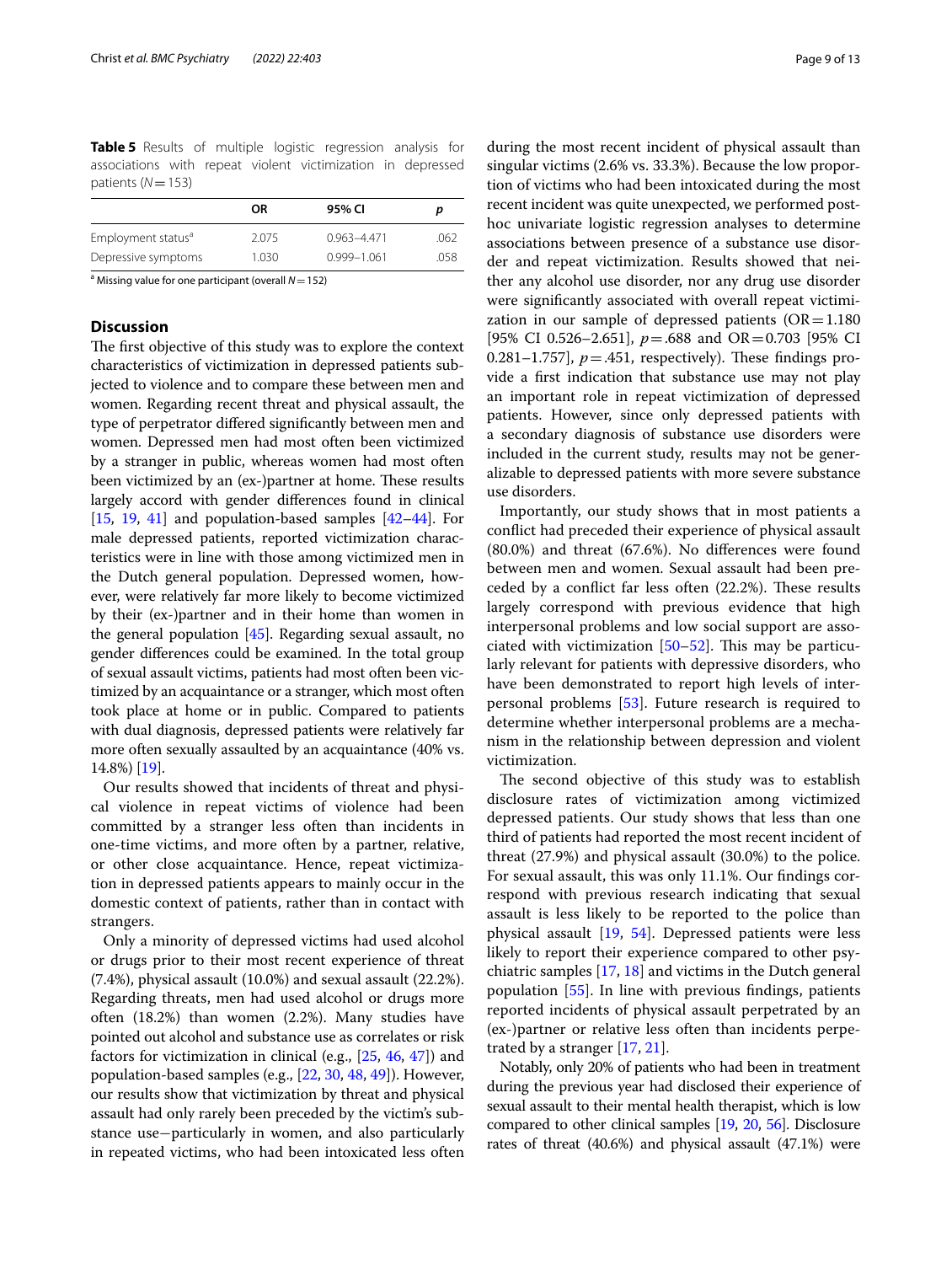largely similar to those in most clinical samples [\[18](#page-11-18), [20](#page-11-17), [56](#page-12-15)]. We did not assess reasons not to disclose, but previous research suggests that the lack of enquiry by caregivers plays an important role [\[57\]](#page-12-16). It is important to emphasize that these low disclosure rates are likely to be an overestimation of the true disclosure rates in victimized, depressed patients, because our study could only include patients who were willing to disclose their victimization experiences to a researcher. Hence, patients not willing to disclose their victimization experiences to anyone were not included.

The third objective of this study was to describe the prevalence rates of repeat victimization in victimized depressed patients, and to examine whether these difer between male and female patients. Nearly half (48.4%) of our sample had repeatedly fallen victim to violence in the past year. The prevalence of repeat victimization was somewhat low compared to results from the only other study on repeat victimization among previously victimized depressed patients who were released from psychiatric hospital [\[25](#page-11-24)]. However, repeated victimization was more prevalent than singular victimization across all types. Contrary to our hypothesis and previous studies, we found no diferences between men and women in the prevalence of repeat overall and sexual victimization [\[24](#page-11-23), [29,](#page-11-28) [30](#page-11-29)]. Regarding sexual victimization, this contrasts the higher prevalence of non-repeat sexual victimization found in women compared to men in most clinical samples (e.g., [\[19](#page-11-19), [41\]](#page-12-2)) and the Dutch general population [\[45](#page-12-5)]. Consistent with our hypothesis and previous research on non-repeat victimization in clinical samples, we found no gender diferences in prevalence of repeat threat and physical assault [\[4](#page-11-3), [19](#page-11-19), [41\]](#page-12-2).

Lastly, we aimed to identify demographic and clinical factors associated with repeat victimization. Unexpectedly, only unemployment and depressive symptoms were weakly associated with past-year repeat victimization, and neither were independently associated with repeat victimization in the full model. Our results largely contrast most previous research identifying younger age [\[22](#page-11-21)], unemployment, living alone [[31](#page-11-30)], violent offending [\[32](#page-11-31)], and higher levels of depressive and psychiatric symptoms [[25,](#page-11-24) [29,](#page-11-28) [58](#page-12-17)] as risk factors for repeat victimization. However, these studies were mostly conducted among nonclinical samples. In the current study, both repeat and non-repeat victims were diagnosed with a depressive disorder and generally had a high symptom severity. Therefore, the variation may have been too small to detect a significant relationship. This is reflected by the high levels of depressive symptoms in the total sample, with relatively low standard deviations. Furthermore, the lack of identifed predictors may partially be explained by the overlap between risk factors for non-repeat victimization and repeat victimization [\[31\]](#page-11-30). As all patients had been victimized in the past three years, they likely shared certain characteristics that made them prone to their previous victimization experience, and also increased their risk of subsequent repeat victimization. This is especially likely given the recency of violent victimization in our entire sample, which increases the likelihood that those factors have remained unchanged. This explanation is in line with an infuential criminological perspective on revictimization: the risk heterogeneity perspective, which suggests that fundamental diferences between crime victims and non-victims account for both initial and repeat victimization experiences of the frst group (e.g.,  $[59-61]$  $[59-61]$ ).

## **Limitations**

To our knowledge, this study was the frst to provide a detailed investigation of the context characteristics and disclosure rates of victimization in male and female victimized depressed patients and to examine the prevalence of repeat violent victimization in this group. However, this study is not without limitations. First, due to its cross-sectional design, no conclusions on causality can be drawn. Second, past-year repeat victimization was measured retrospectively, without controlling for lifetime repeat victimization. Accordingly, patients with a less recent history of repeat victimization were considered non-repeat victims, which may have distorted our findings. Third, our sample size was relatively small. Therefore, power to detect significant associations was limited, and some analyses may have yielded potentially biased estimates. In addition, we were unable to investigate a large number of factors putatively associated with repeat victimization. The low amount of explained variance in our statistical model indicates that other factors not included in the current study play a role in predicting repeat victimization in victimized depressed patients. Longitudinal research is needed to identify risk factors for repeat victimization in this group, including both demographic and clinical characteristics, such as childhood abuse [[22\]](#page-11-21) and interpersonal problems [[51\]](#page-12-20). Given the small group reporting a past-year incident of sexual assault, we were not able to compare the context characteristics of sexual assault between men and women. Fourth, our sample concerned a convenience sample of treatment-seeking patients with high levels of depressive symptom severity, and the generalizability of our results to other samples may be limited. Fifth, our sample only included patients who were willing to disclose their experiences of victimization to a researcher; therefore, people who were unwilling or unable to share their experiences are not represented in this sample. This selection bias may have distorted our fndings. Lastly, victimization was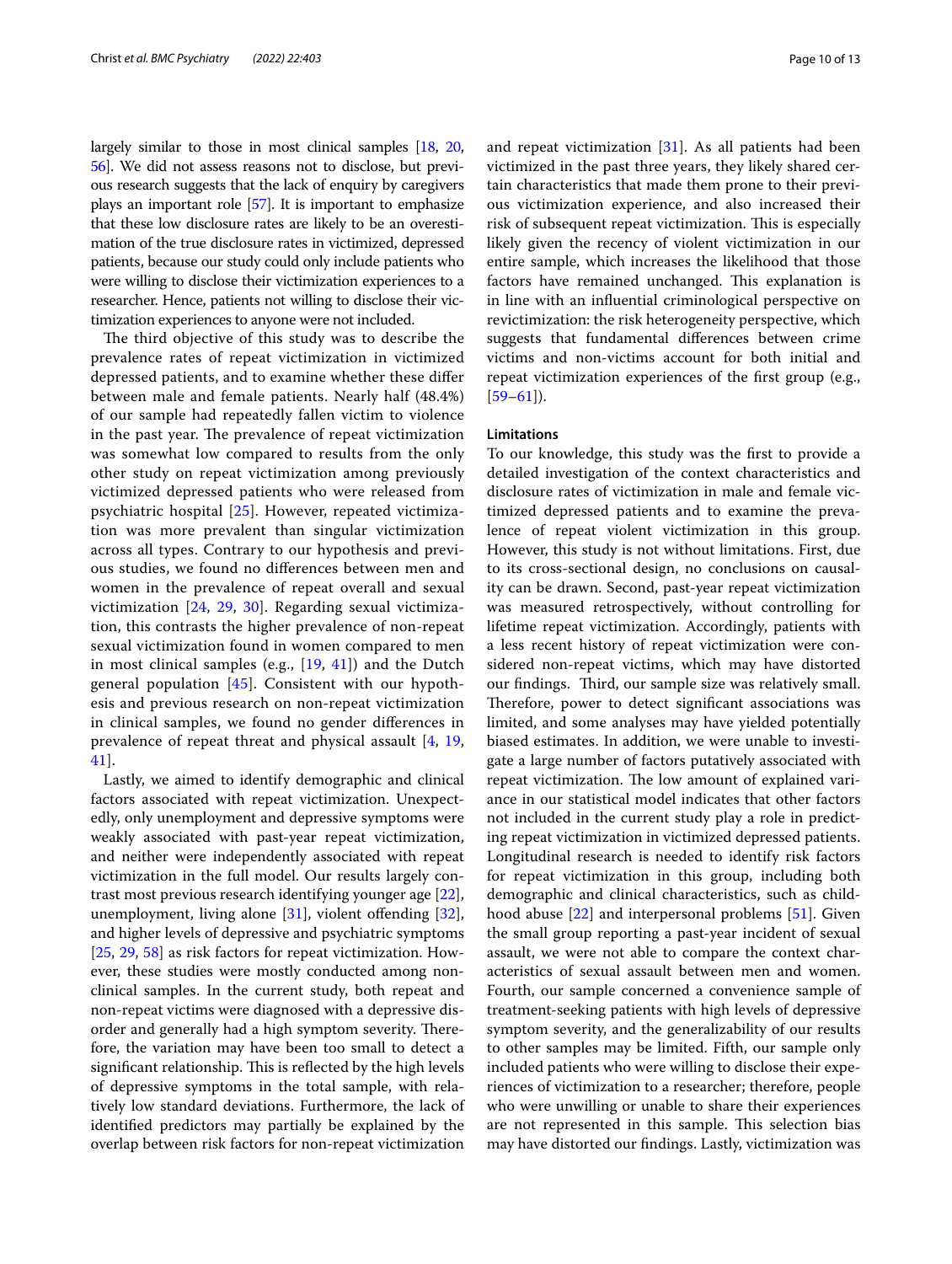measured using a self-report questionnaire, which may be subject to memory bias.

## **Clinical implications**

The high prevalence of repeat victimization in victimized women and men with depressive disorders highlights the importance of identifying victimized patients and developing preventive interventions aimed at reducing their revictimization risk. Moreover, our fndings regarding context characteristics stress the need for separate prevention programs tailored for men and women. In depressed men, victimization primarily occurred in contact with strangers in public. Thus, enhancing their awareness of potentially dangerous situations in public and recognizing aggression in others may help reduce their revictimization risk. In depressed women, victimization by threat and physical assault primarily occurred in contact with their (ex-)partners. Prevention strategies may aim to enhance their awareness of potentially dangerous situations and behavioral patterns in unhealthy relationships. Furthermore, advocacy interventions and cognitive behavior therapy may efectively reduce physical and psychological intimate partner revictimization [[62–](#page-12-21)[64](#page-12-22)]. Regarding sexual assault, increasing depressed patients' awareness of risky situations and assertiveness in contact with acquaintances and strangers may help preventing repeat victimization. In general, given that the large majority of both men and women experienced a confict preceding their experiences of threat and physical assault, strengthening interpersonal and confict management skills appears useful for both groups. Prior research has shown that interventions aimed at enhancing interpersonal skills, risk awareness, and healthy relationship behavior efectively prevented victimization in dual diagnosis patients [\[65\]](#page-12-23) and revictimization in adolescents [[66,](#page-12-24) [67\]](#page-12-25). To date, it remains unknown whether and how revictimization in depressed patients may be effectively reduced. This study is part of a larger research that contributes to this knowledge gap by investigating the efectiveness of an internet-based emotion regulation training in reducing revictimization [\[33\]](#page-11-32).

Importantly, the low disclosure rates found in this study underline the urgent need for mental health services to actively and routinely screen patients for victimization experiences. First, the detection of a history of victimization is essential to identify those at risk for repeat victimization and to provide them suitable care to cope with their experiences and prevent future revictimization. Second, clinicians' detection of ongoing, repeat victimization is of vital importance to fully comprehend the current situation and safety of their patients. After all, ongoing victimization may hamper treatment efects, particularly in the case of severe violence [\[62](#page-12-21)].

Therefore, mental health services should facilitate disclosure by implementing routine enquiry of victimization experiences and training mental health professionals in adequately addressing and responding to victimization disclosures [\[15](#page-11-14), [68,](#page-12-26) [69\]](#page-12-27).

## **Conclusions**

The high prevalence of repeat violent victimization in victimized, depressed patients and the low disclosure rates found in this study stress the need to implement routine enquiry of violent victimization in mental health care. In addition, efforts should be made to develop and investigate interventions targeting high-risk populations, while accounting for the specifc needs of men and women.

## **Supplementary Information**

The online version contains supplementary material available at [https://doi.](https://doi.org/10.1186/s12888-022-04045-4) [org/10.1186/s12888-022-04045-4](https://doi.org/10.1186/s12888-022-04045-4).

**Additional fle 1.**

#### **Acknowledgements**

The authors thank all patients for their participation in this study. We also thank Marijke Hamstra, Katharina Wahl, Lena Weiss, and all other research assistants for their contribution to the data collection.

#### **Authors' contributions**

CC, MdW, MJK, ATFB, JJMD and DJFvS participated in the design of the study. CC coordinated the data acquisition, in which DGF participated. CC conducted the data analysis and drafted the manuscript, which was modifed by MdW, MJK, DGF, ATFB, JJMD and DJFvS. All authors read and approved the final manuscript.

#### **Funding**

Funding was received from the Violence Against Psychiatric Patients program of the Netherlands Organization for Scientifc Research (NWO; grant number 432-13-811, awarded to ATFB, JJMD, CC, MK and DJFvS). The funding sources had no further role in the study design; in the collection, analysis, and interpretation of data; in the writing of the report; or in the decision to submit the article for publication.

#### **Availability of data and materials**

The datasets generated during and analyzed during the current study are not publicly available due to the ongoing follow-up data collection, but are available from the corresponding author on reasonable request.

## **Declarations**

## **Ethics approval and consent to participate**

The study protocol was approved by the Medical Ethics Committee of the VU University Medical Center, and all participants provided informed consent. The study was conducted in compliance with the Declaration of Helsinki and the Guidelines for Good Clinical Practice (GCP).

#### **Consent for publication**

Not applicable.

#### **Competing interests**

The authors declare that they have no competing interests.

#### **Author details**

<sup>1</sup> Amsterdam UMC, Department of Psychiatry, Amsterdam Public Health Research Institute, VU University Medical Center, Amsterdam, The Netherlands.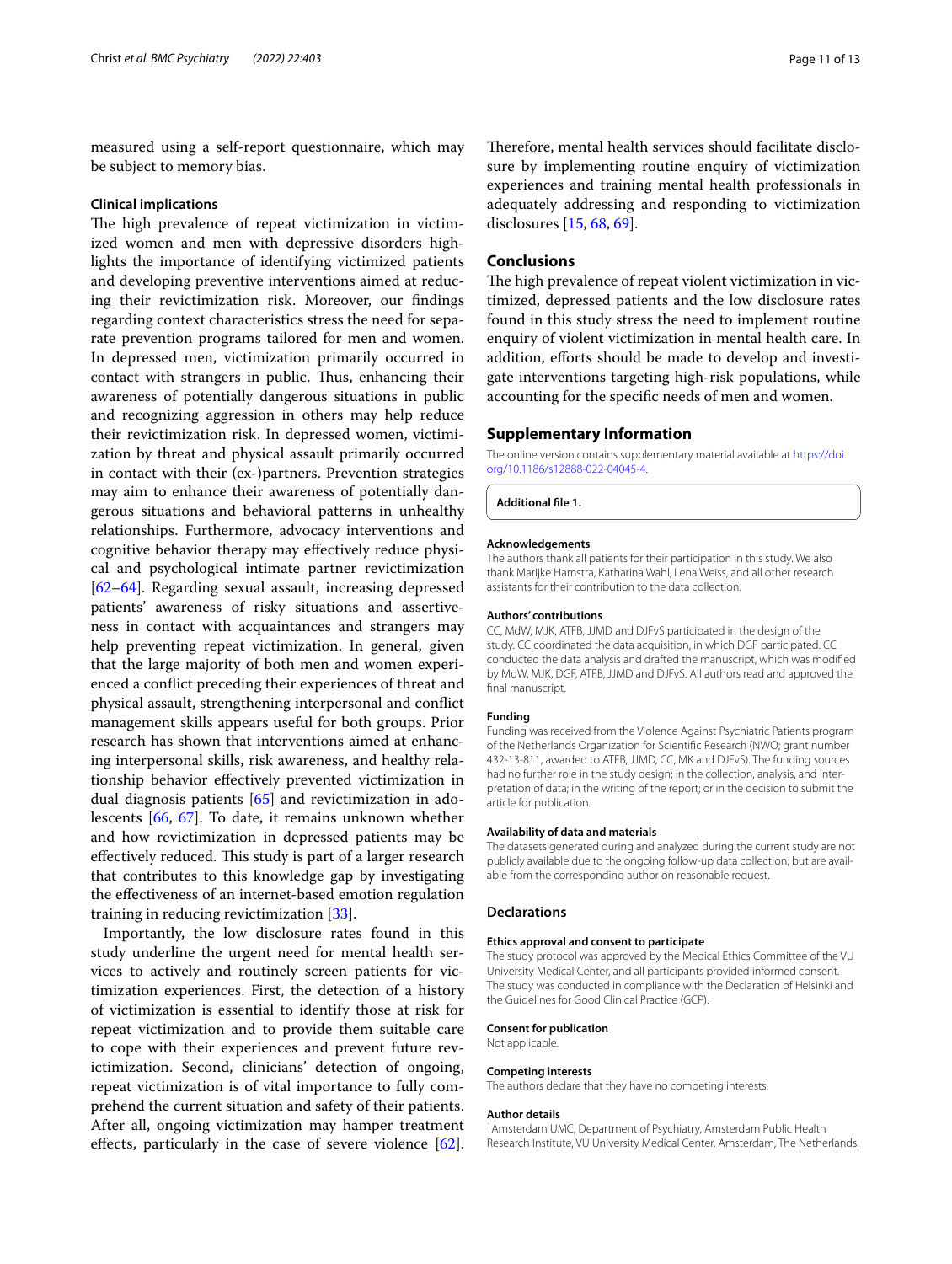<sup>2</sup> Department of Research and Innovation, GGZ inGeest Specialized Mental Health Care, P.O. Box 7057, 1007 MB Amsterdam, The Netherlands. <sup>3</sup> Department of Research, Arkin Mental Health Care, Amsterdam, The Netherlands. 4 PsyQ Mental Health Care, Zaandam, The Netherlands. <sup>5</sup>Department of Clinical Psychology, Faculty of Behavioral and Movement Sciences, Vrije Universiteit Amsterdam, Amsterdam Public Health research institute, Amsterdam, **Netherlands** 

# Received: 15 February 2022 Accepted: 26 May 2022

#### **References**

- <span id="page-11-0"></span>1. Maniglio R: Severe mental illness and criminal victimization: a systematic review. Acta Psychiatrica Scandinavica 2009. 119(3):180–191.
- <span id="page-11-1"></span>2. Dean K, Laursen TM, Pedersen CB, Webb RT, Mortensen PB, Agerbo E. Risk of Being Subjected to Crime, Including Violent Crime, After Onset of Mental Illness: A Danish National Registry Study Using Police Data. JAMA Psychiatry. 2018;75(7):689–696.
- <span id="page-11-2"></span>3. Sariaslan A, Arseneault L, Larsson H, Lichtenstein P, Fazel S. Risk of Subjection to Violence and Perpetration of Violence in Persons With Psychiatric Disorders in Sweden. JAMA Psychiatry. 2020;77(4):359–67.
- <span id="page-11-3"></span>4. Khalifeh H, Oram S, Osborn D, Howard LM, Johnson S. Recent physical and sexual violence against adults with severe mental illness: a systematic review and meta-analysis. Int Rev Psychiatry. 2016;28(5):433–51.
- <span id="page-11-4"></span>5. Goodman LA, Rosenberg SD, Mueser KT, Drake RE. Physical and sexual assault history in women with serious mental illness: prevalence, correlates, treatment, and future research directions. Schizophrenia Bull. 1997;23(4):685–96.
- <span id="page-11-5"></span>6. Neria Y, Bromet EJ, Carlson GA, Naz B. Assaultive trauma and illness course in psychotic bipolar disorder: findings from the Suffolk county mental health project. Acta Psychiatrica Scand. 2005;111(5):380–3.
- <span id="page-11-6"></span>7. Hodgins S, Lincoln T, Mak T. Experiences of victimisation and depression are associated with community functioning among men with schizophrenia. Soc Psychiatr Psychiatr Epidemiol. 2009;44(6):448–57.
- <span id="page-11-7"></span>8. Stevens A, Berto D, Frick U, Kerschl V, McSweeney T, Schaaf S, Tartari M, Turnbull P, Trinkl B, Uchtenhagen A. The victimization of dependent drug users: fndings from a european study, UK. Eur J Criminol. 2007;4(4):385–408.
- <span id="page-11-8"></span>9. Dean K, Moran P, Fahy T, Tyrer P, Leese M, Creed F, Burns T, Murray R, Walsh E. Predictors of violent victimization amongst those with psychosis. Acta Psychiatr Scand. 2007;116(5):345–53.
- <span id="page-11-9"></span>10. de Vries B, van Busschbach JT, van der Stouwe ECD, Aleman A, van Dijk JJM, Lysaker PH, Arends J, Nijman SA, Pijnenborg GHM. Prevalence Rate and Risk Factors of Victimization in Adult Patients With a Psychotic Disorder: A Systematic Review and Meta-analysis. Schizophrenia Bull. 2019;45(1):114–26.
- <span id="page-11-10"></span>11. Meijwaard SC, Kikkert M, de Mooij LD, Lommerse NM, Peen J, Schoevers RA, Van R, de Wildt W, Bockting CL, Dekker JJ. Risk of Criminal Victimisation in Outpatients with Common Mental Health Disorders. PLoS One. 2015;10(7). [https://doi.org/10.1371/journal.pone.0128508.](https://doi.org/10.1371/journal.pone.0128508)
- <span id="page-11-11"></span>12. Devries KM, Mak JY, Bacchus LJ, Child JC, Falder G, Petzold M, Astbury J, Watts CH. Intimate partner violence and incident depressive symptoms and suicide attempts: a systematic review of longitudinal studies. PLoS Med. 2013;10(5). [https://doi.org/10.1371/journal.pmed.1001439.](https://doi.org/10.1371/journal.pmed.1001439)
- <span id="page-11-12"></span>13. Chandan JS, Thomas T, Bradbury-Jones C, Russell R, Bandyopadhyay S, Nirantharakumar K, Taylor J. Female survivors of intimate partner violence and risk of depression, anxiety and serious mental illness. Brit J Psychiatr. 2020;217(4):562–7.
- <span id="page-11-13"></span>14. Acierno R, Resnick H, Kilpatrick DG, Saunders B, Best CL. Risk factors for rape, physical assault, and posttraumatic stress disorder in women: Examination of diferential multivariate relationships. J Anxiety Disorders. 1999;13(6):541–63.
- <span id="page-11-14"></span>15. Howard LM, Trevillion K, Khalifeh H, Woodall A, Agnew-Davies R, Feder G. Domestic violence and severe psychiatric disorders: prevalence and interventions. Psychol Med. 2010;40(6):881–93.
- <span id="page-11-15"></span>16. Trevillion K, Corker E, Capron LE, Oram S. Improving mental health service responses to domestic violence and abuse. Int Review Psychiatr. 2016;28(5):423–32.
- <span id="page-11-16"></span>17. Marley JA, Buila S. Crimes against people with mental illness: types, perpetrators, and infuencing factors. Social Work. 2001;46(2):115–24.
- <span id="page-11-18"></span>18. Khalifeh H, Johnson S, Howard LM, Borschmann R, Osborn D, Dean K, Hart C, Hogg J, Moran P. Violent and non-violent crime against adults with severe mental illness. Brit J Psychiatr. 2015;206(4):275–82.
- <span id="page-11-19"></span>19. de Waal MM, Dekker JJM, Kikkert MJ, Kleinhesselink MD, Goudriaan AE. Gender diferences in characteristics of physical and sexual victimization in patients with dual diagnosis: a cross-sectional study. BMC Psychiatr. 2017;17(1):270.
- <span id="page-11-17"></span>20. Örmon K, Sunnqvist C, Bahtsevani C, Levander MT. Disclosure of abuse among female patients within general psychiatric care-a cross sectional study. BMC Psychiatry. 2016;16(1):1–7.
- <span id="page-11-20"></span>21. Langton L, Berzofsky M, Krebs CP, Smiley-McDonald H. Victimizations not reported to the police, 2006–2010. In: Bureau of Justice Statistics. 2012.
- <span id="page-11-21"></span>22. Christ C, Ten Have M, de Graaf R, van Schaik D, Kikkert M, Dekker J, Beekman A. Mental disorders and the risk of adult violent and psychological victimisation: a prospective, population-based study. Epidemiol Psychiatr Sci. 2020;29:1–10.
- <span id="page-11-22"></span>23. McIntyre JK, Spatz Widom C. Childhood victimization and crime victimization. J Interperson Violence. 2011;26(4):640–63.
- <span id="page-11-23"></span>24. Gabor T, Mata F. Victimization and repeat victimization over the life span: A predictive study and implications for policy. Int Rev Victimol. 2004;10(3):193–221.
- <span id="page-11-24"></span>25. Teasdale B, Daigle LE, Ballard E. Trajectories of recurring victimization among people with major mental disorders. J Interperson Violence. 2014;29(6):987–1005.
- <span id="page-11-25"></span>26. Farrell G, Pease K. Repeat victimization, vol. 12. New York: Criminal Justice Press; 2001.
- <span id="page-11-26"></span>27. Ouellet-Morin I, Fisher HL, York-Smith M, Fincham-Campbell S, Moffitt TE, Arseneault L. Intimate partner violence and new‐onset depression: A longitudinal study of women's childhood and adult histories of abuse. Depression Anxiety. 2015;32(5):316–24.
- <span id="page-11-27"></span>28. Kimerling R, Alvarez J, Pavao J, Kaminski A, Baumrind N. Epidemiology and consequences of women's revictimization. Women's Health Issues. 2007;17(2):101–6.
- <span id="page-11-28"></span>29. Pittenger SL, Pogue JK, Hansen DJ. Predicting sexual revictimization in childhood and adolescence: A longitudinal examination using ecological systems theory. Child Maltreatment. 2018;23(2):137–46.
- <span id="page-11-29"></span>30. Cusack SE, Bourdon JL, Bountress K, Saunders TR, Kendler KS, Dick DM, Amstadter AB: Prospective predictors of sexual revictimization among college students. J Interpersonal Violence. 2021;36(17-18):8494–518.
- <span id="page-11-30"></span>31. Faergemann C, Lauritsen JM, Brink O, Mortensen PB. Do repeat victims of interpersonal violence have diferent demographic and socioeconomic characters from non-repeat victims of interpersonal violence and the general population? A population-based case-control study. Scand J Public Health. 2010;38(5):524–32.
- <span id="page-11-31"></span>32. Ruback RB, Clark VA, Warner C. Why are crime victims at risk of being victimized again? Substance use, depression, and offending as mediators of the victimization-revictimization link. J Interperson Violence. 2014;29(1):157–85.
- <span id="page-11-32"></span>33. Christ C, de Waal MM, van Schaik DJ, Kikkert MJ, Blankers M, Bockting CL, Beekman AT, Dekker JJ. Prevention of violent revictimization in depressed patients with an add-on internet-based emotion regulation training (iERT): study protocol for a multicenter randomized controlled trial. BMC Psychiatry. 2018;18(1):1–14.
- <span id="page-11-33"></span>34. Sheehan DV, Lecrubier Y, Sheehan KH, Amorim P, Janavs J, Weiller E, et al.: The Mini-international neuropsychiatric interview (M.I.N.I.): the development and validation of a structured diagnostic psychiatric interview for DSM-IV and ICD-10. J Clin Psychiatry. 1998;59(Suppl 20):22–33.
- <span id="page-11-34"></span>35. van Vliet IM, de Beurs E: The MINI-international neuropsychiatric interview. A brief structured diagnostic psychiatric interview for DSM-IV en ICD-10 psychiatric disorders. Tijdschrift voor Psychiatrie 2007, 49:393–7.
- <span id="page-11-35"></span>36. Akkermans M, Coumans M, Kloosterman R, Linden G, Moons E: Veiligheidsmonitor 2013.: Den Haag: Centraal Bureau voor de Statistiek; 2014.
- <span id="page-11-36"></span>37. Killias M: International crime victimization survey (ICVS). Encyclopedia of victimology and crime prevention Thousand Oaks: SAGE Publications 2010:486–489.
- <span id="page-11-37"></span>38. Rush AJ, Giles DE, Schlesser MA, Fulton CL, Weissenburger J, Burns C. The Inventory for Depressive Symptomatology (IDS): preliminary fndings. Psychiatry Res. 1986;18(1):65–87.